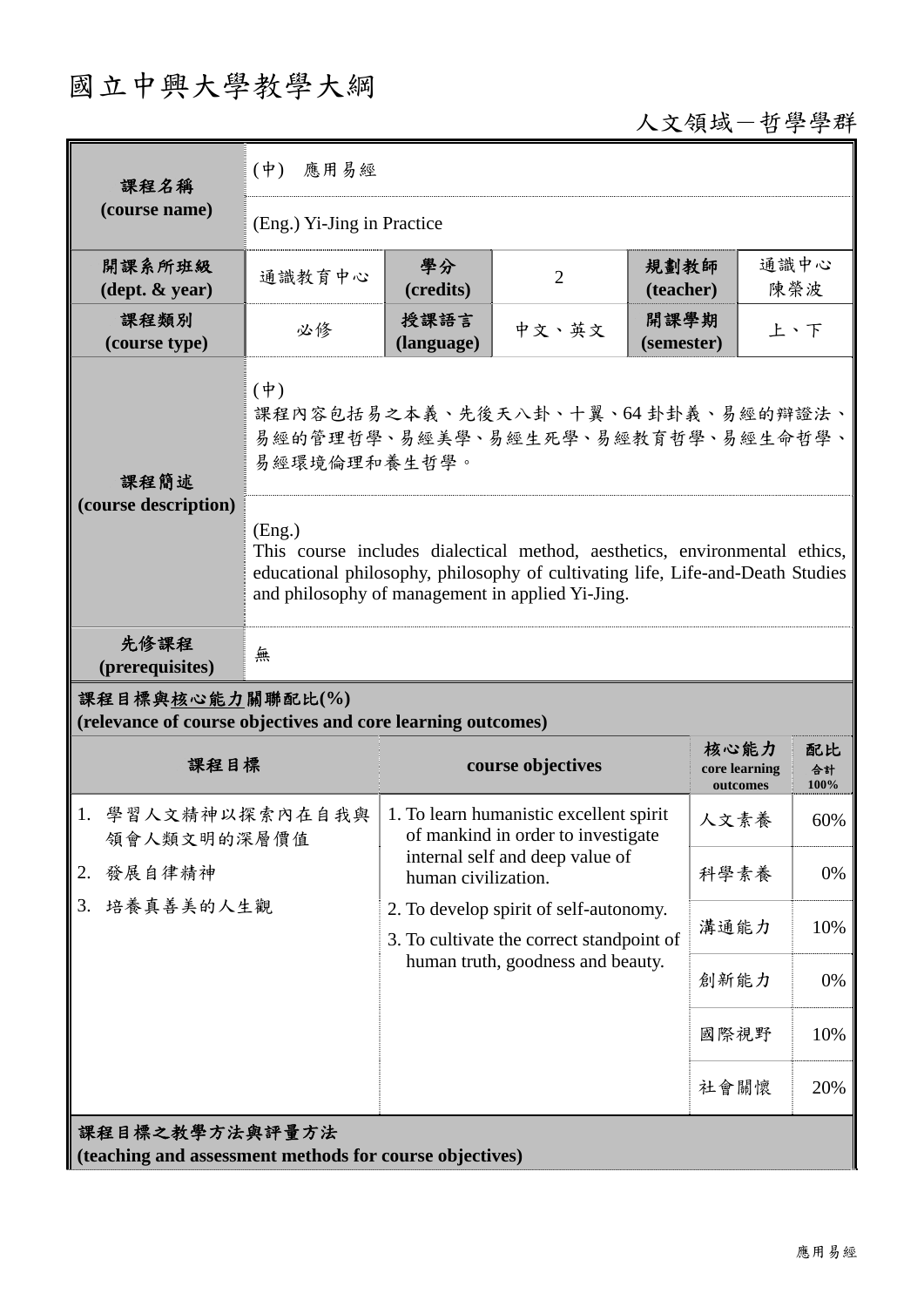| 教學方法 (teaching methods)                                                                                                                                                                                                                                                                                                                                                                                                                                                                                                                                                                                                                                                                                                                                  | 學習評量方式 (evaluation)           |  |  |  |  |
|----------------------------------------------------------------------------------------------------------------------------------------------------------------------------------------------------------------------------------------------------------------------------------------------------------------------------------------------------------------------------------------------------------------------------------------------------------------------------------------------------------------------------------------------------------------------------------------------------------------------------------------------------------------------------------------------------------------------------------------------------------|-------------------------------|--|--|--|--|
| 講授、討論、報告                                                                                                                                                                                                                                                                                                                                                                                                                                                                                                                                                                                                                                                                                                                                                 | 期中考<br>期末考<br>平時成績 (報告、作業、小考) |  |  |  |  |
| 授課內容 (單元名稱與內容、習作 / 考試進度、備註)<br>(course content and homework / tests schedule)                                                                                                                                                                                                                                                                                                                                                                                                                                                                                                                                                                                                                                                                            |                               |  |  |  |  |
| 單元一 易經導論<br>易之本義<br>後天八卦<br>十翼<br>河圖洛書<br>64 卦卦義                                                                                                                                                                                                                                                                                                                                                                                                                                                                                                                                                                                                                                                                                                         |                               |  |  |  |  |
| 單元二 易經的應用<br>易經辯證法<br>易經生死學<br>易經管理哲學<br>易經教育哲學<br>易經美學<br>易經生命哲學<br>易經環境倫理<br>易經養生哲學                                                                                                                                                                                                                                                                                                                                                                                                                                                                                                                                                                                                                                                                    |                               |  |  |  |  |
| 教科書與參考書目(書名、作者、書局、代理商、說明)<br>(textbook & other references)                                                                                                                                                                                                                                                                                                                                                                                                                                                                                                                                                                                                                                                                                               |                               |  |  |  |  |
| $\parallel$ 1.<br>《周易全解》金景芳、呂紹綱 合著,長春:吉林出版社,1998 年 10 月<br>2.<br>《易經語解》謝大荒 編著,臺北:大中國圖書公司,2000年2月<br>3.<br>《王弼集校釋》樓宇烈 校釋,臺北:華正書局,2006 年8月<br>《易經繫辭傳解義》吳怡 註譯,臺北:三民書局,1991 年4月<br>4.<br>5.<br>《環境倫理學》馮滬祥 著,臺北:臺灣學生書局,1991 年6月<br>《易學哲學史》精裝四冊,朱伯崑 著,臺北:藍燈文化事業公司,2001年9月<br>6.<br>7.<br>《中國智慧與系統思維》劉長林 著,臺北:臺灣商務印書館,1995 年 11 月<br>8.<br>《易學與科技》董光璧 著,瀋陽:瀋陽出版社出版,1997 年 5 月<br>《哲學、語言與管理》陳榮波 著,桃園:繼福堂出版社,2001年8月<br>9.<br>10.<br>《倫理學》林火旺 著,臺北:五南圖書出版公司,2001 年 11 月<br>《生態倫理學》傅華 著,北京:華夏出版社,2002 年6月<br>11.<br>12.<br>《C 理論-中國管理哲學》成中英 著,北京:中國人民出版社,2006年5月<br>《易經與管理藝術》上下兩冊,殷涵 著,臺北:正展出版社,2003年10月<br>13.<br>Umwelt Schutz《環境保護》Wolfgang Engelhardt 著,游以德 譯,臺北:巨流圖書公司, 1989<br>14.<br>年10月第一版<br>〈邁向全球化的環境倫理〉《哲學雜誌》楊冠政 撰,王浩仁 主編,季刊第30期,1999年<br>15.<br>10月出版 |                               |  |  |  |  |